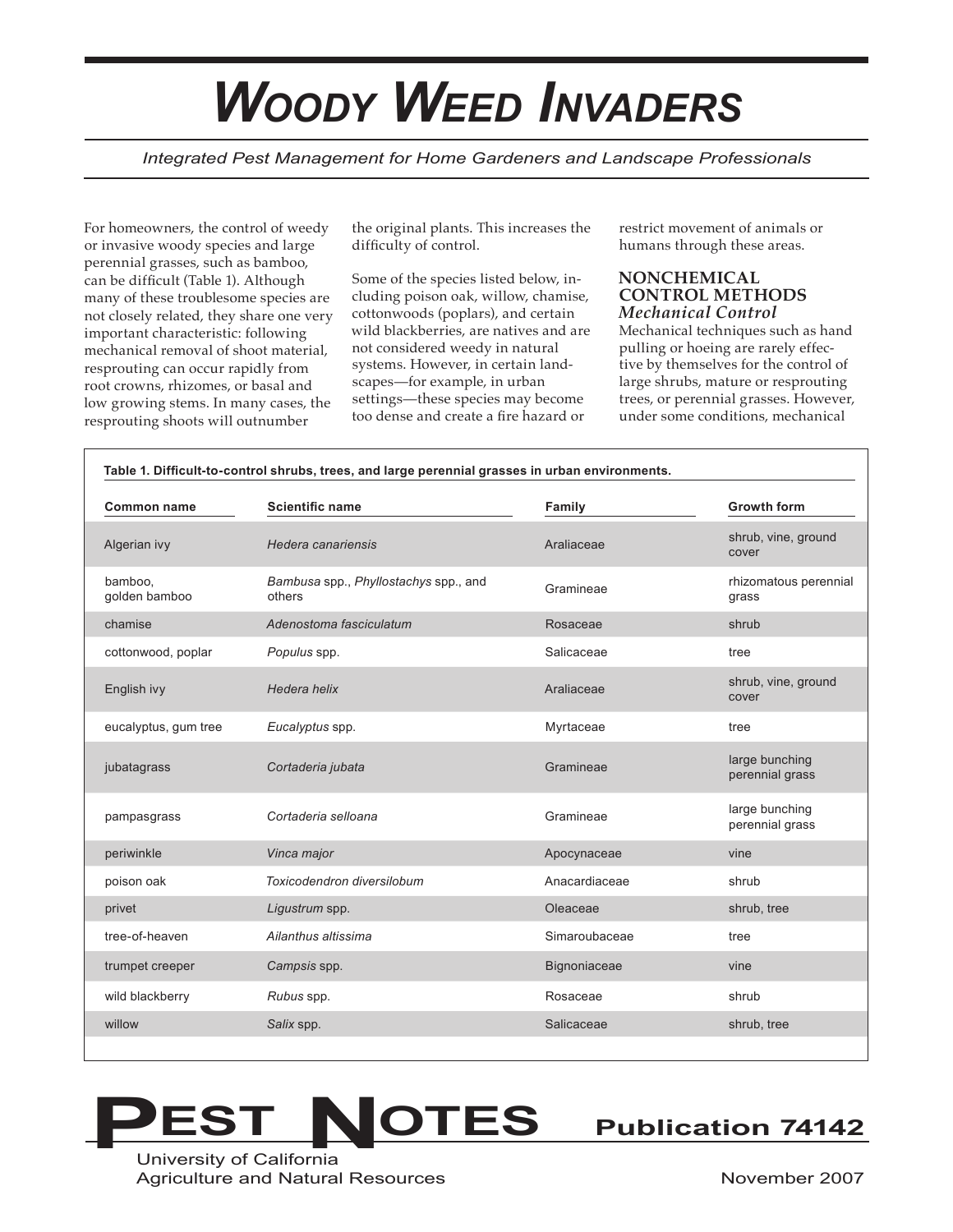methods can control smaller shrubs or bunching perennial grasses, such as pampasgrass. For example, hand pulling, digging, or hoeing can be used to remove small shrubs or roots located in a yard or near houses. These procedures should be done in early spring or late fall when the soil is moist and the roots are easily removed. Digging when the soil is dry and hard usually breaks off the stems, leaving the stems and roots to resprout. Removing English or Algerian ivy with a shovel can be very effective if roots and stems are dug out. Cutting or mowing English or Algerian ivy followed by an application of glyphosate to the damaged leaves and cut stem tips can also provide effective control. In general though, mowing or cutting alone will not control the species listed in Table 1, unless performed repeatedly.

## *Cultural Control*

Root barriers can delay or reduce the growth of roots into areas where they are not wanted. A root barrier may consist of a hard wall, for example thick plastic, or of fabric impregnated with herbicide, e.g. Biobarrier. Root barriers may be installed to protect structures, or they can be installed at planting to direct root growth of young plants. In the latter case, a surround-type root barrier can be used, for example, a 15-gallon nursery pot with the bottom cut out. However, no type of root barrier gives complete control; eventually roots will grow under or through the barrier and upward toward the soil surface.

Although mulches are often used to control annuals, they are not effective on herbaceous perennial or woody species that resprout from underground parts.

Burning is not effective for controlling resprouting shrubs and trees. In many cases, burning can increase the population of these species. In particular, burning is not recommended for poison oak because the smoke creates a serious health hazard.

Grazing by goats can provide control in small areas. Goats have been shown to vigorously feed on resprouting vegetation and shrubs, including poison oak. Overgrazing, however, can also damage desirable vegetation.

## *Biological Control*

Biocontrol agents, such as introducing an insect or disease which might attack the root stock of an undesirable plant, are not yet available for the control of any urban woody species. Because some of these plants are desirable ornamentals in many areas, there would be considerable opposition to the introduction of biocontrol agents. Furthermore, some of these weedy species, including poison oak, willow, chamise, cottonwoods (poplars), and certain wild blackberries, are natives with natural control agents already present. Consequently, biocontrol is not an option for their management.

# **CHEMICAL CONTROL**

Homeowners in California can purchase the postemergence herbicides fluazifop, triclopyr, glyphosate, and combinations of glyphosate with triclopyr or imazapyr for control of shrubs, mature and resprouting trees, and large perennial grasses. Depending on the compound, these chemicals can be used as a cut stump treatment, stem injection (frill or hack-and-squirt application), or as a foliar spray (applied to leaves) (Table 2). When using herbicides, extra care must be taken to keep the material from contacting desirable plants because these nonselective materials can cause serious plant injury. Also protect yourself by wearing appropriate protective equipment as stated on the herbicide label (Fig. 1).

#### *Foliar Application*

The effectiveness of foliar-applied herbicides to control woody plants or large perennial grasses depends on three factors:

#### **1. Application at proper growth**

**stage.** Postemergence applications are most effective after the leaves are fully developed and when the plant is actively growing. This is often in late summer or early fall.



**Figure 1. Use chemicals safely. Be sure plant and site are on the label. Follow label directions for mixing the herbicide and wearing protective clothing. Check label for other precautions.**

Avoid making applications too early in the spring or summer or after the leaves have begun to turn color and senesce (age).

- **2. Spray-to-wet coverage.** All leaves and stems should be glistening following herbicide application. However, coverage should not be to the point of runoff. In many cases, one application of herbicide does not completely control these species. Retreatment should be made when new leaves are fully expanded. Treated areas should be watched closely for at least a year and retreated as necessary.
- **3. Proper concentration.** Generally a higher rate of herbicide is required to control shrubs, large grasses, and resprouting trees than is required to kill seedlings of herbaceous plants. With most of these herbicides, a solution of 1% to 2% active ingredient is appropriate. Too high a rate may kill the conducting tissues in the plant before the herbicide reaches the below-ground buds. This may result in killing the above-ground portion of the plant, but allow recovery of underground reproductive parts such as rhizomes.

*Cut Stump or Stem Application* Stump treatments are most effective during periods of active growth. Stems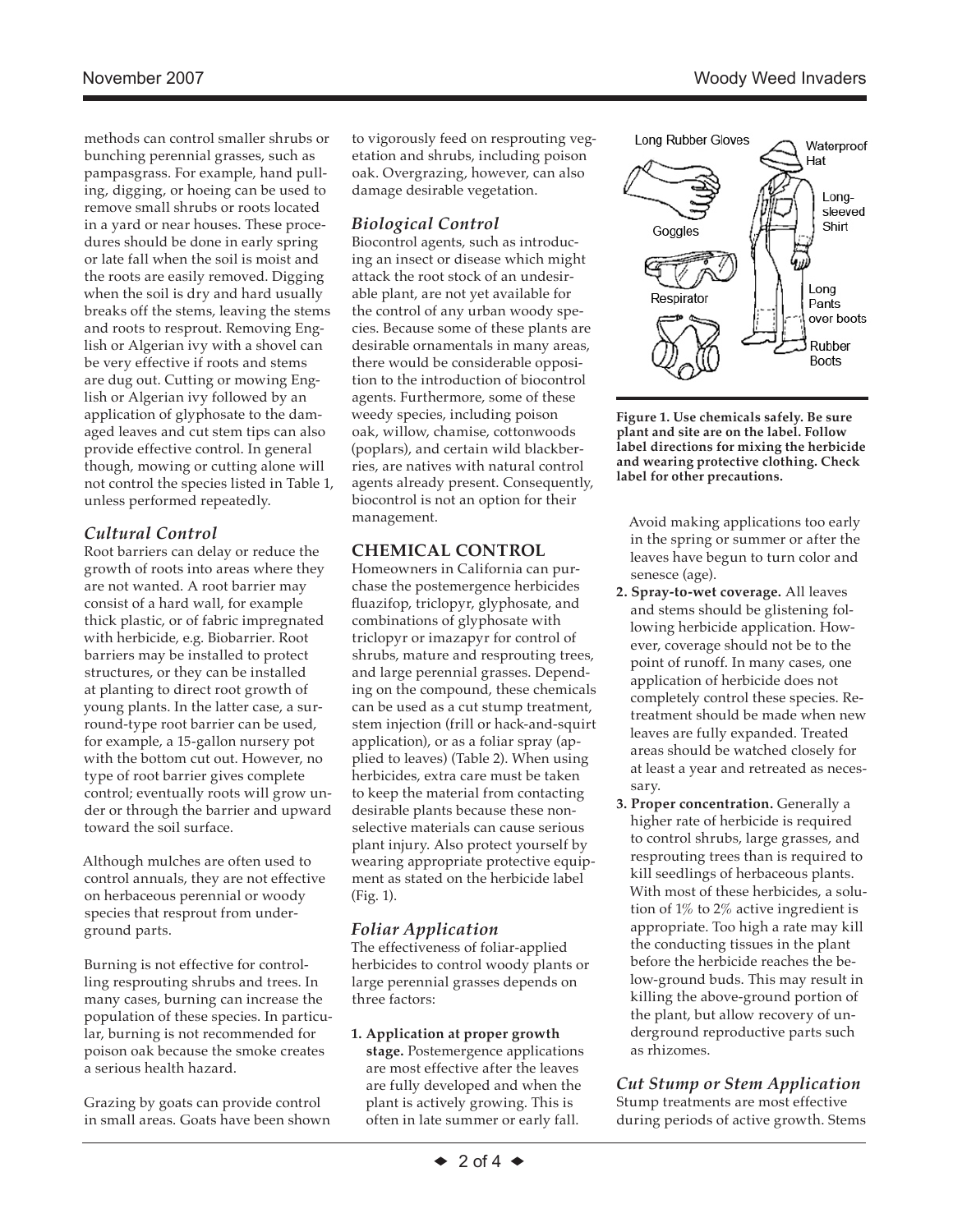of shrubs, trees, or bamboo should be cut close to the soil surface. *Immediately* after cutting, herbicide should be applied with a paint brush or with a plastic squeeze bottle. Delaying application will result in poor control. For small stumps, completely cover the cut surface; for large stumps, it is only necessary to wet the cambium (the outer ring of wood, next to and including the bark). For vines or smallstemmed shrubs, stems can be cut with loppers or clippers and herbicide solution painted or sponged onto the cut end.

Treatment solutions should contain 8% to 10% triclopyr (the 8% material available to homeowners in nurseries and other stores will work fine, undiluted) or 8% to 10% glyphosate. (If using a brand that has 18% glyphosate listed in the active ingredients, make a 1:1 solution of the product and water. If the product contains 41% glyphosate, use 1 part product and 3 parts water.)

Regrowth from cut stumps can be sprayed when leaves fully expand. Cut stump application of glyphosate can sometimes injure non-targeted plants of the same species in close proximity to the treated plant. This occurs via herbicide translocation through root grafts. This type of root grafting damage depends on the species. Rarely, if

ever, does root grafting occur between plants of different species.

# *Stem Injection*

*(Frilling or Hack-and-Squirt)* A hatchet or machete can be used to partially (hack) or completely (frill) girdle the trunk of a tree or the stems of a large shrub, using downward strokes to flare out (or "frill") the bark and cambium (Fig. 2). Apply triclopyr, glyphosate, or glyphosate mixtures undiluted into the frill or hack marks. For most effective control, it is best to completely girdle the stems. As with cut stump treatments, similar root grafting injury can occur with stem injection treatment.

| Common<br>name            | Example trade name 1                                    | Plant group                         | <b>Application technique</b> |
|---------------------------|---------------------------------------------------------|-------------------------------------|------------------------------|
| fluazifop                 | Ortho Grass-B-Gon Grass Killer for<br>Landscapes        | perennial grasses                   | foliar                       |
| glyphosate                | Roundup                                                 | perennial grasses                   | foliar,<br>cut stem (bamboo) |
|                           |                                                         | vines, shrubs,<br>resprouting trees | foliar,<br>cut stem / stump  |
|                           |                                                         | trees                               | cut stump,<br>stem injection |
| glyphosate +<br>imazapyr  | Ortho GroundClear Complete Vegetation<br>Killer         | perennial grasses                   | foliar.<br>cut stem (bamboo) |
|                           |                                                         | vines, shrubs,<br>resprouting trees | foliar.<br>cut stem / stump  |
|                           |                                                         | trees                               | cut stump,<br>stem injection |
| glyphosate +<br>triclopyr | Roundup Poison Ivy & Tough Brush Killer Plus            | vines, shrubs,<br>resprouting trees | foliar.<br>cut stem / stump  |
|                           |                                                         | trees                               | cut stump,<br>stem injection |
| triclopyr                 | Brush-B-Gon Poison Concentrate<br>EasyGone Brush Killer | vines, shrubs,<br>resprouting trees | foliar,<br>cut stem / stump  |
|                           |                                                         | trees                               | cut stump,<br>stem injection |